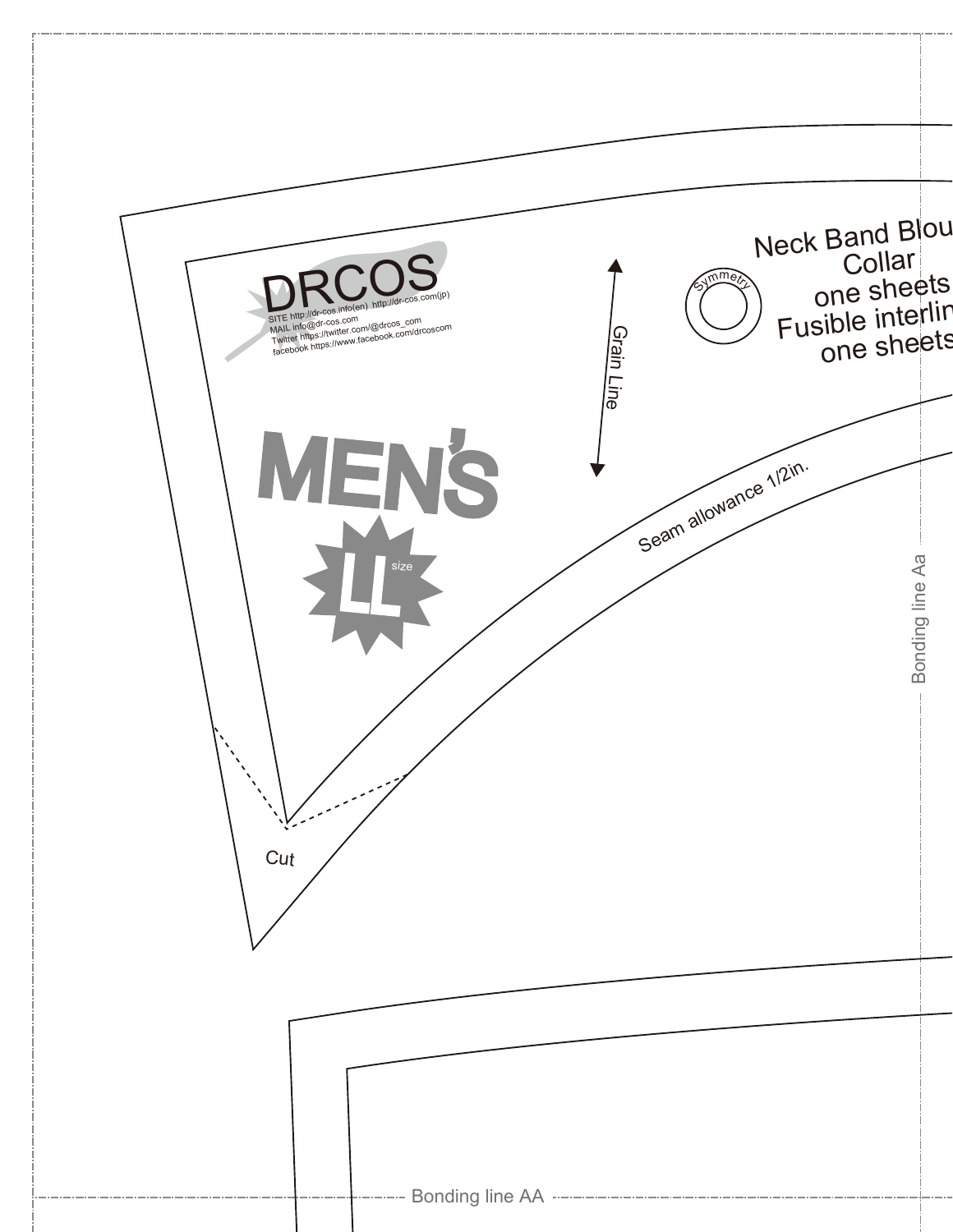| SITE http://dr-oos.infojen). http://dr-oos.com/jp)<br>MAIL info@dr-oos.com<br>Twitter https://www.facebook.com/dross.com<br>facebook https://www.facebook.com/dross.com | Seam allowance 1/2in. |                                                   | Bonding line Ba |
|-------------------------------------------------------------------------------------------------------------------------------------------------------------------------|-----------------------|---------------------------------------------------|-----------------|
| Grain Line                                                                                                                                                              |                       | - Bonding line AB ------------------------------- | Ţ               |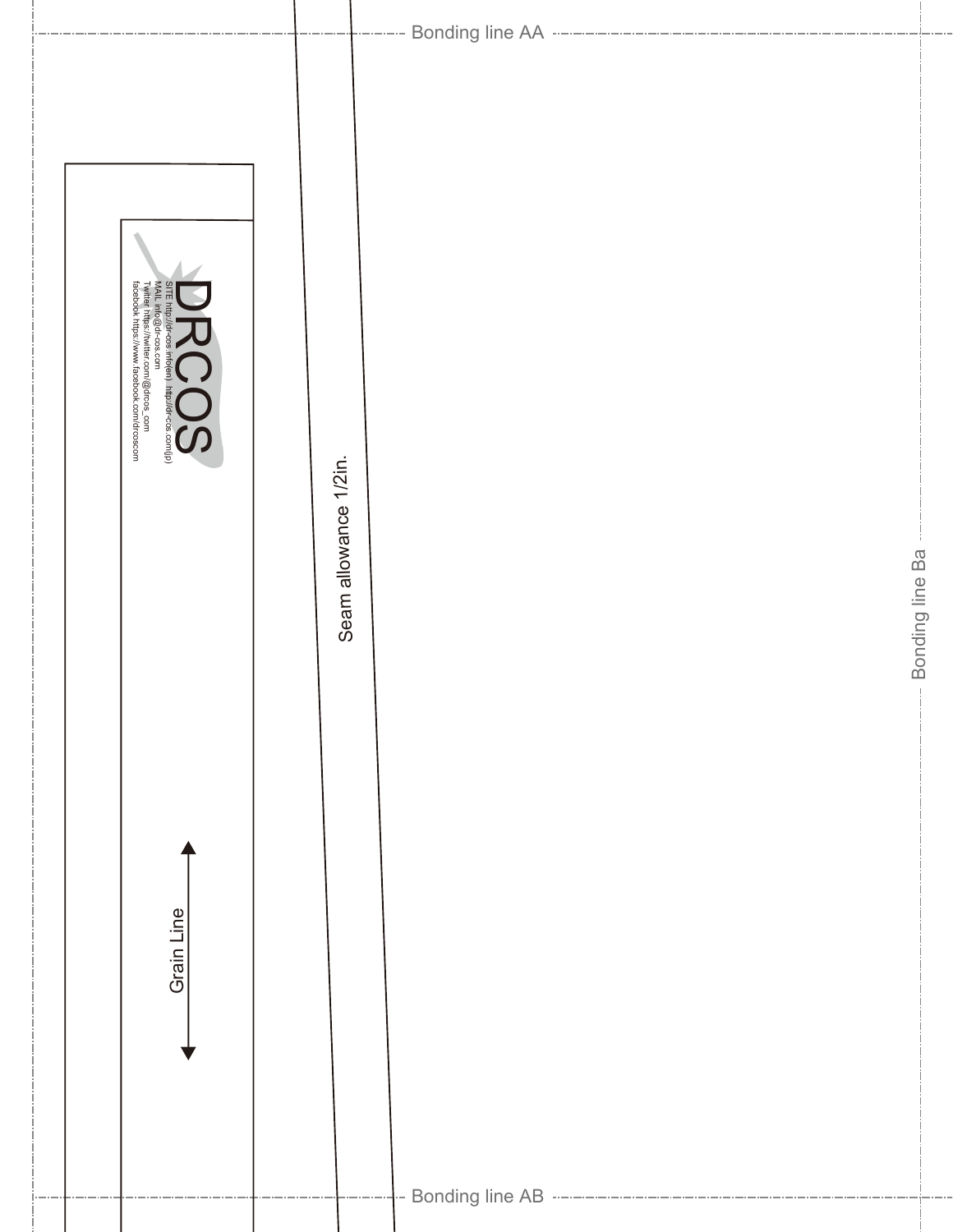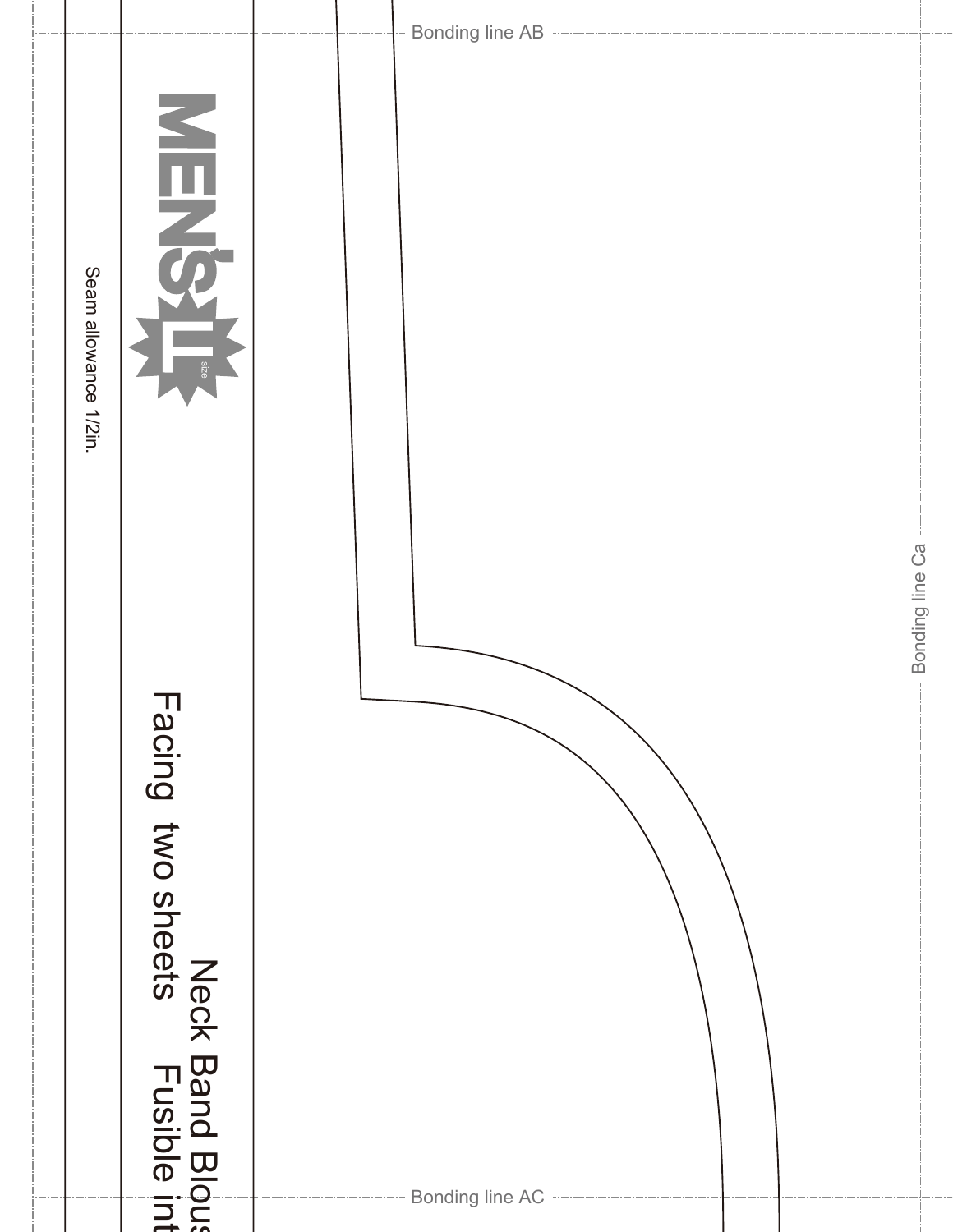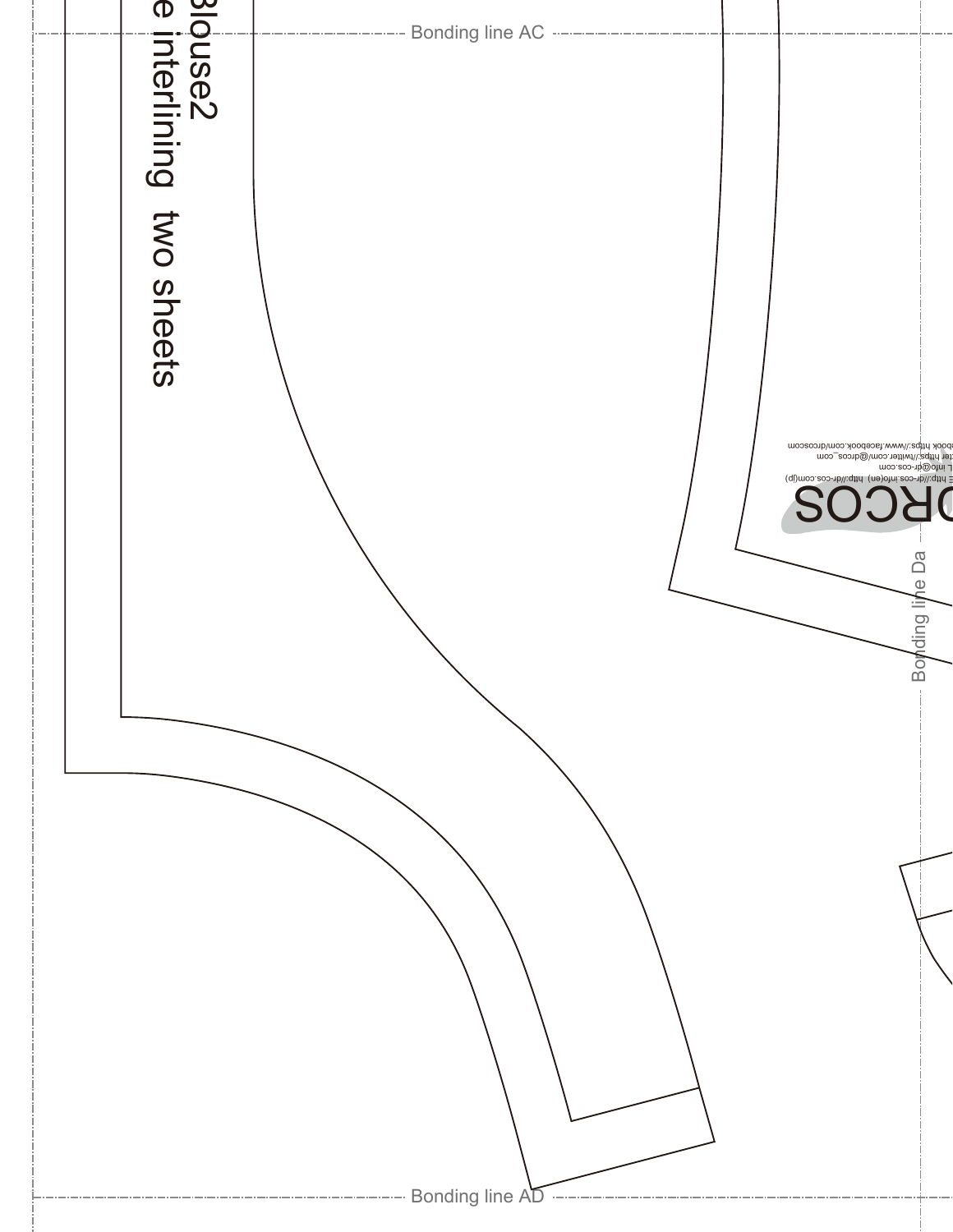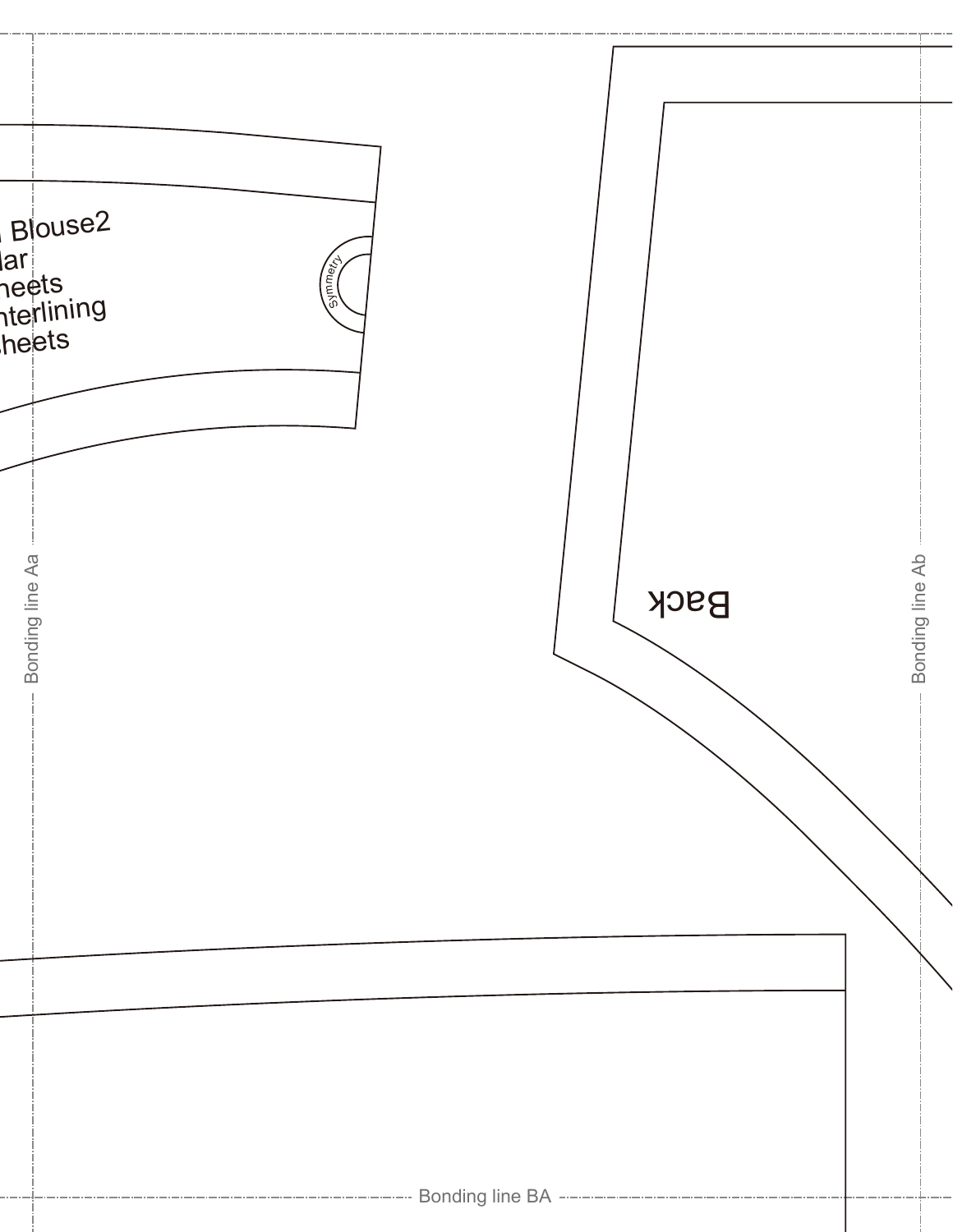Bonding line BA - Bonding line Ba - Bonding line Bb Bonding line Ba Bonding line Bb Grain Line Grain LineBonding line BB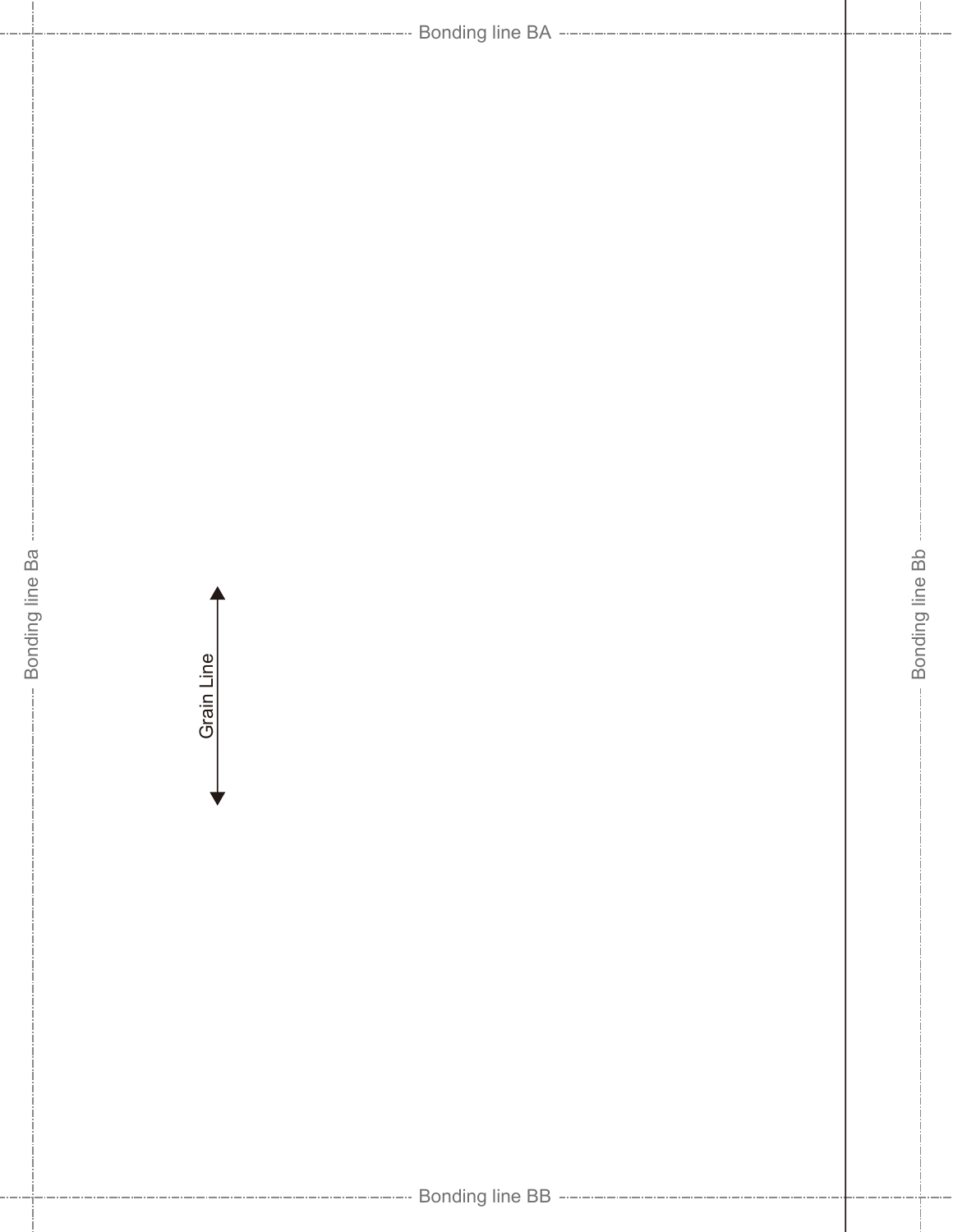|                 | inmer,                                         |  |
|-----------------|------------------------------------------------|--|
| Bonding line Ca | one speets<br><b>Neck Band Blouse2</b><br>′∘աս |  |
|                 | <b>ATTSNEW</b>                                 |  |
|                 |                                                |  |

Bonding line Cb

Bonding line Cb -

 $\bar{1}$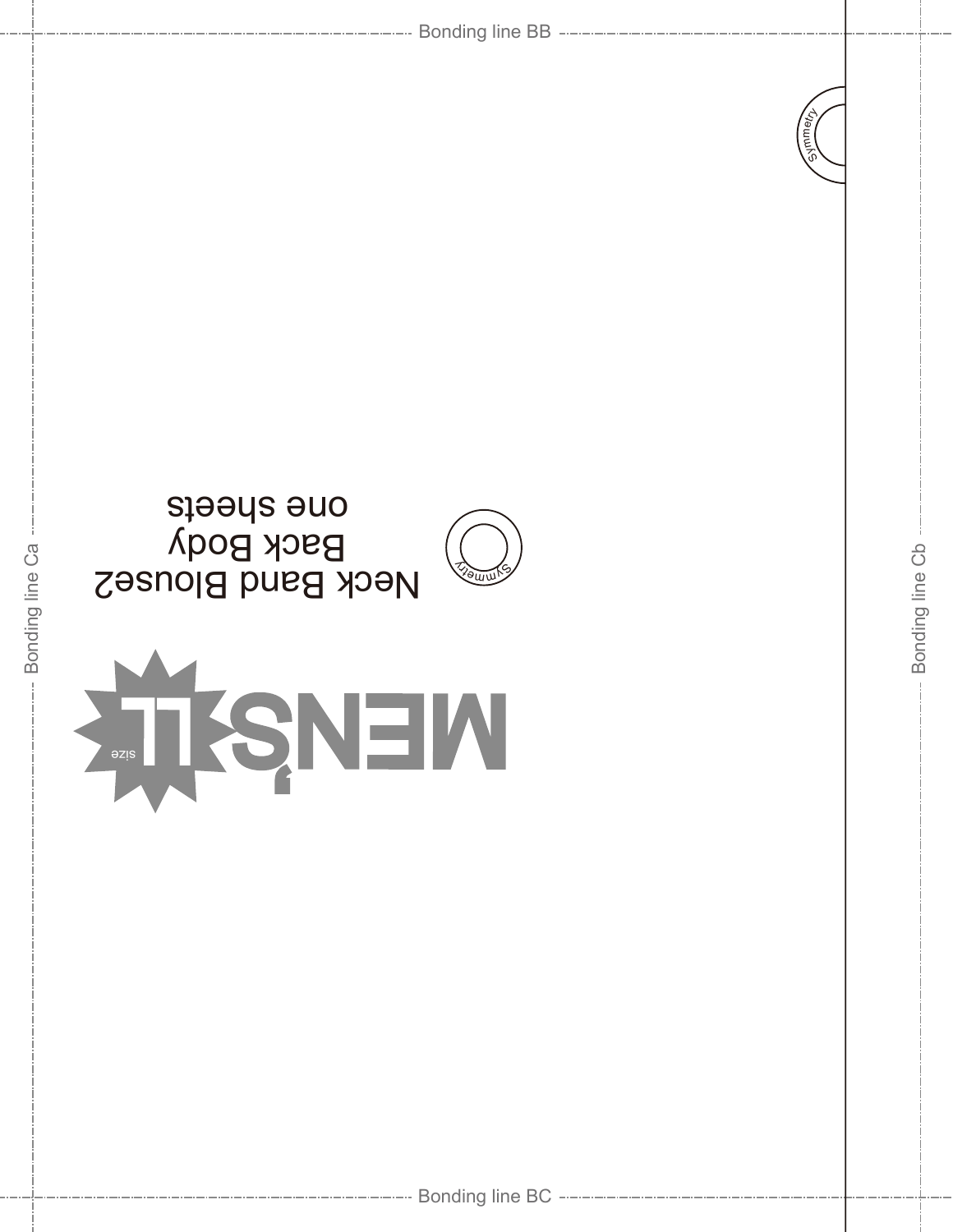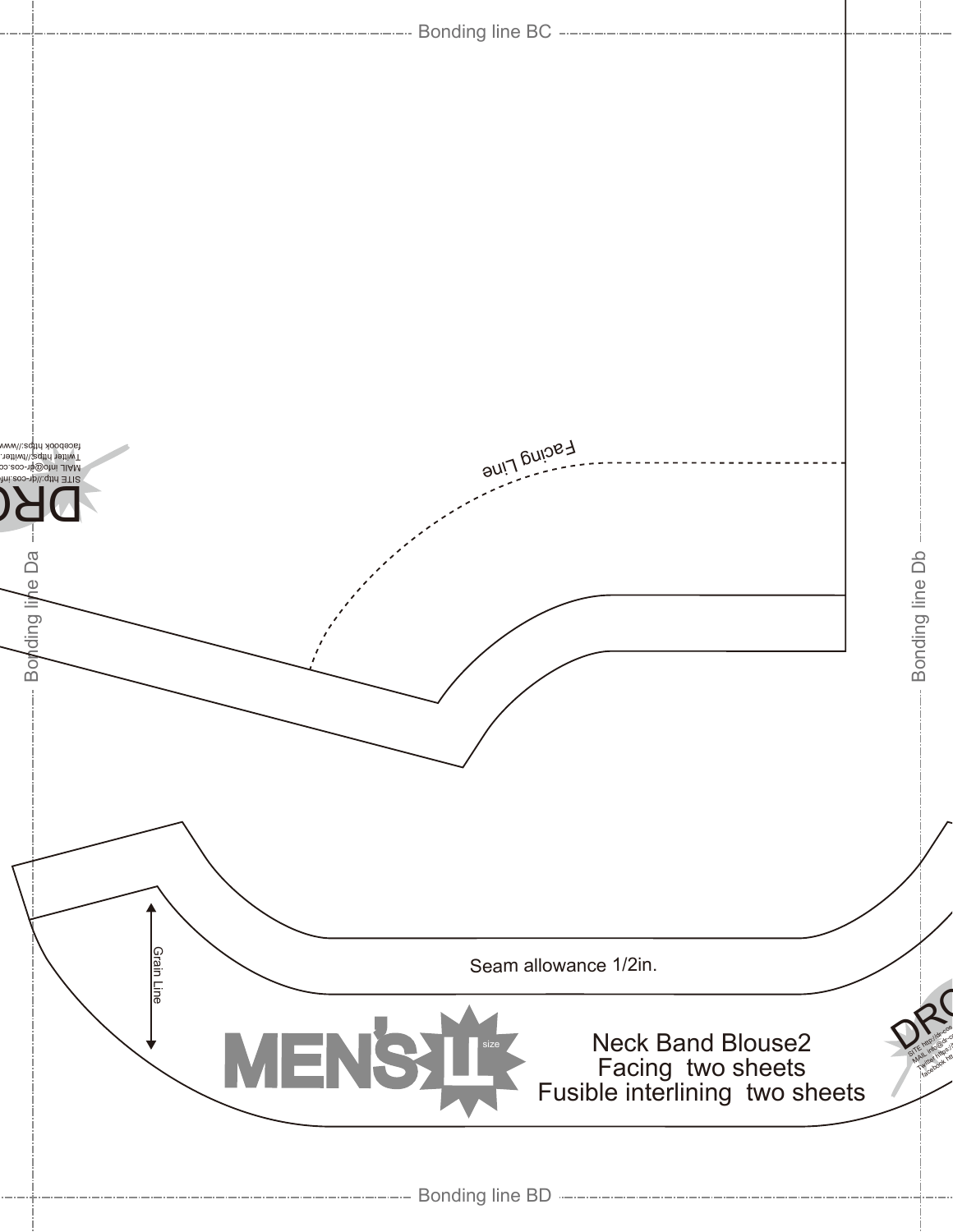

Bonding line Ab

two sheets **Sleeve** Neck Band Blouse2

Seam allowance 1/2in.

Bonding line Ac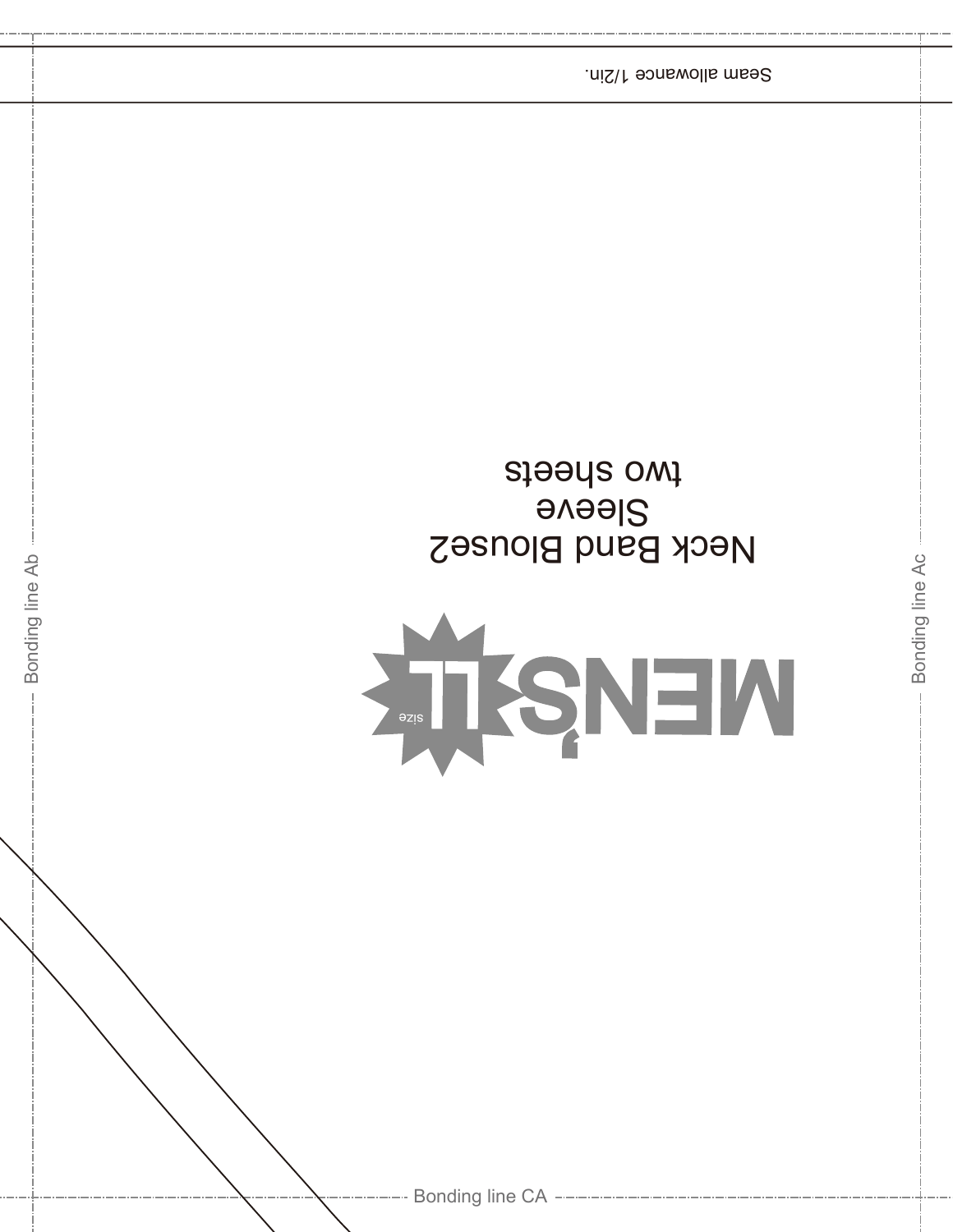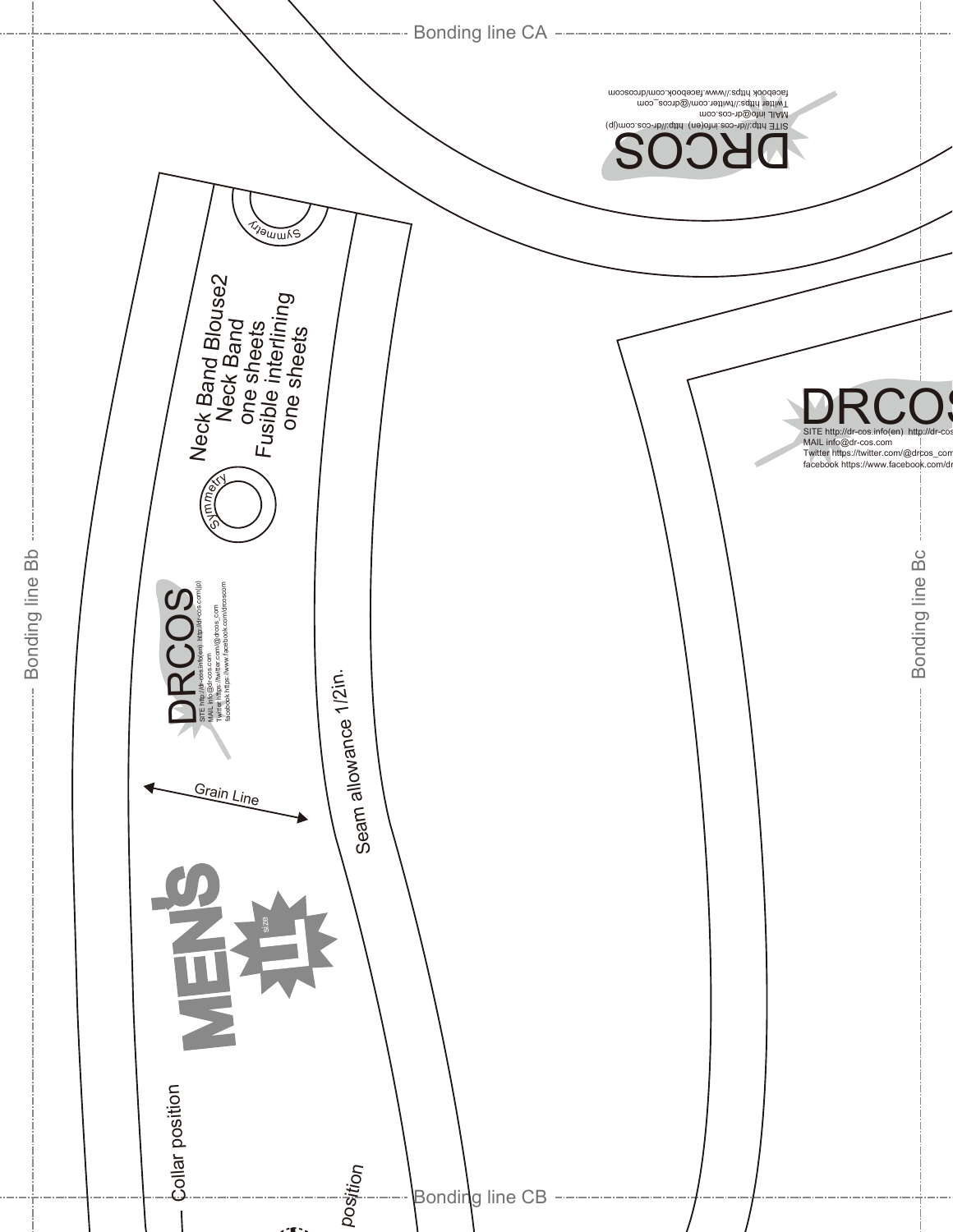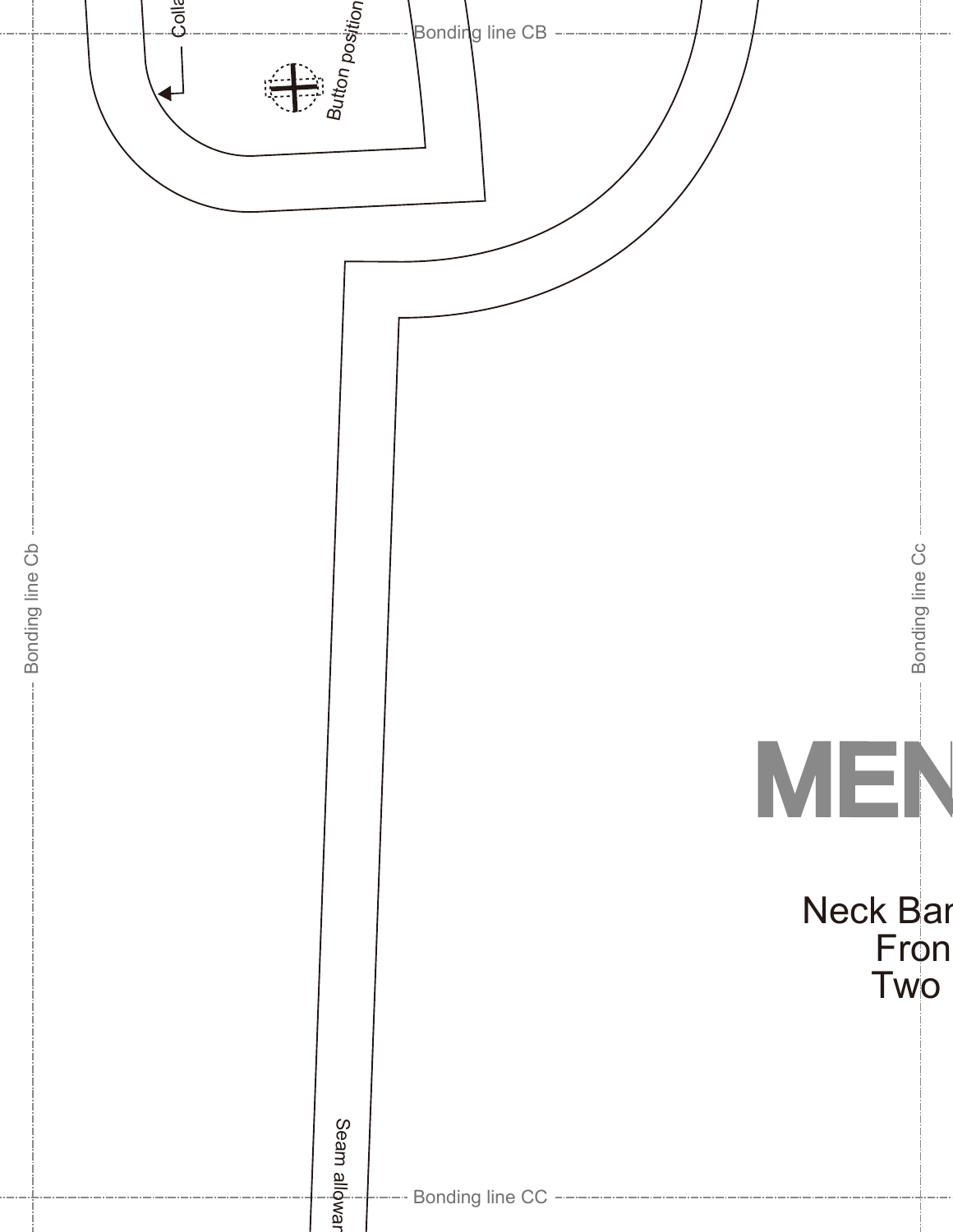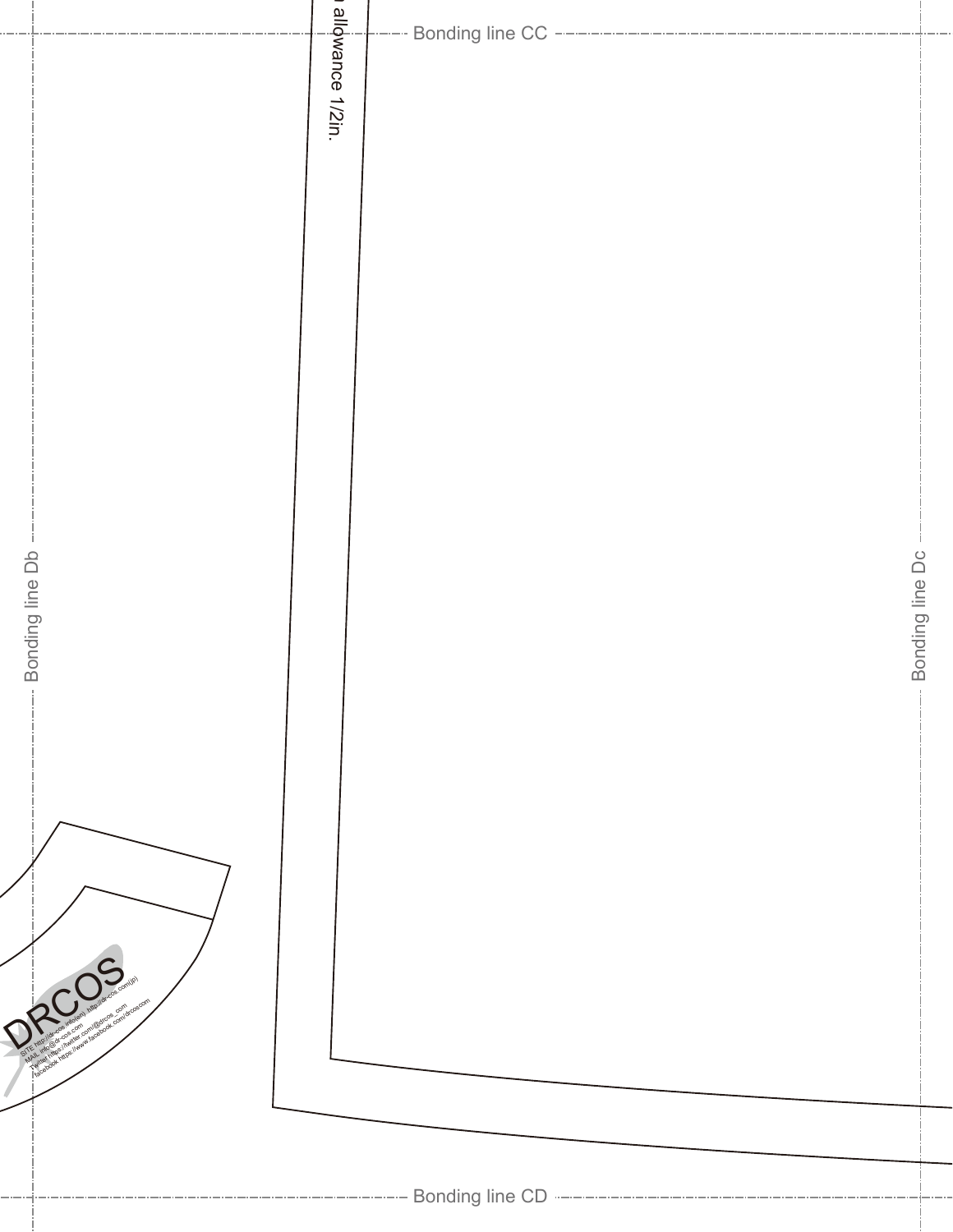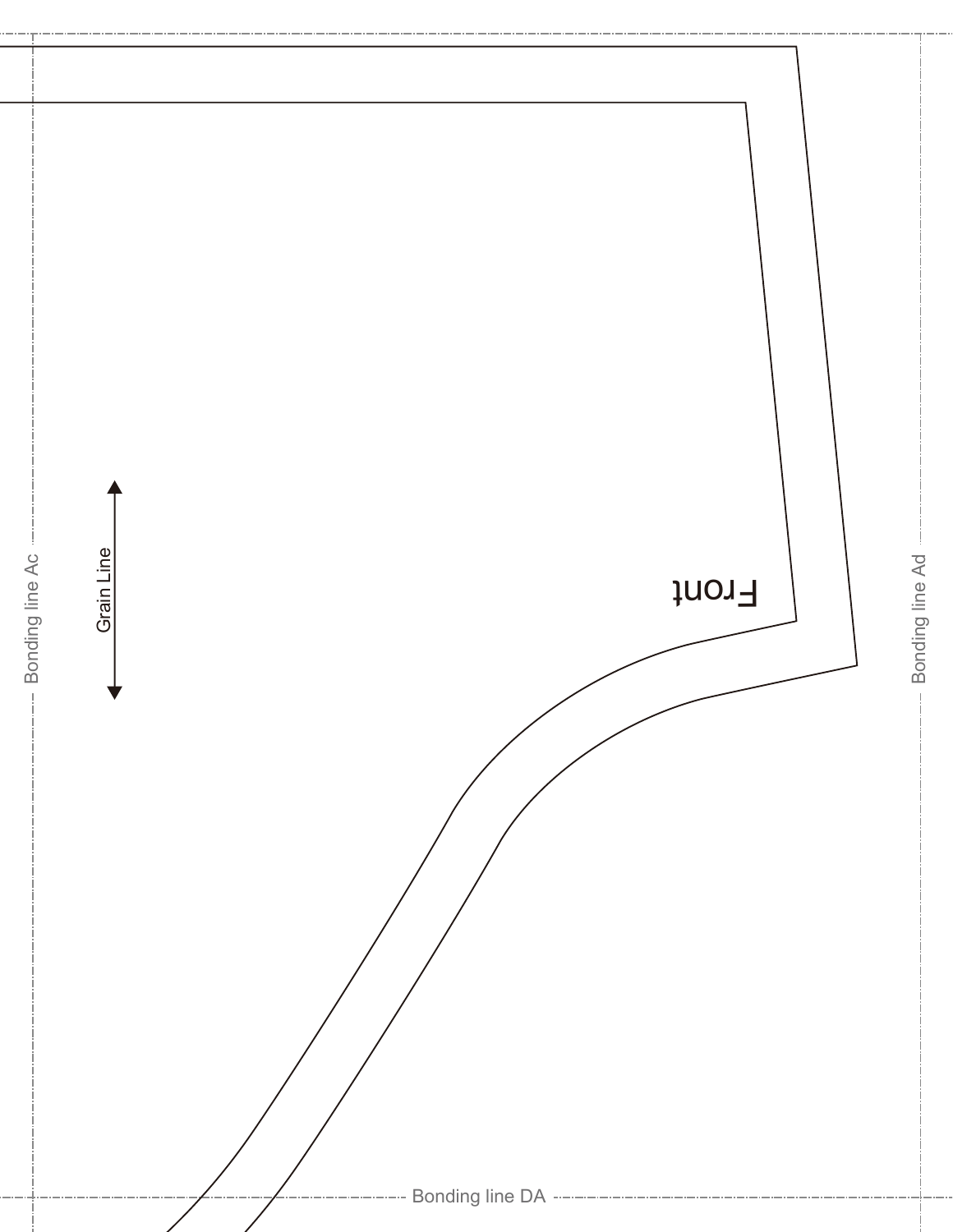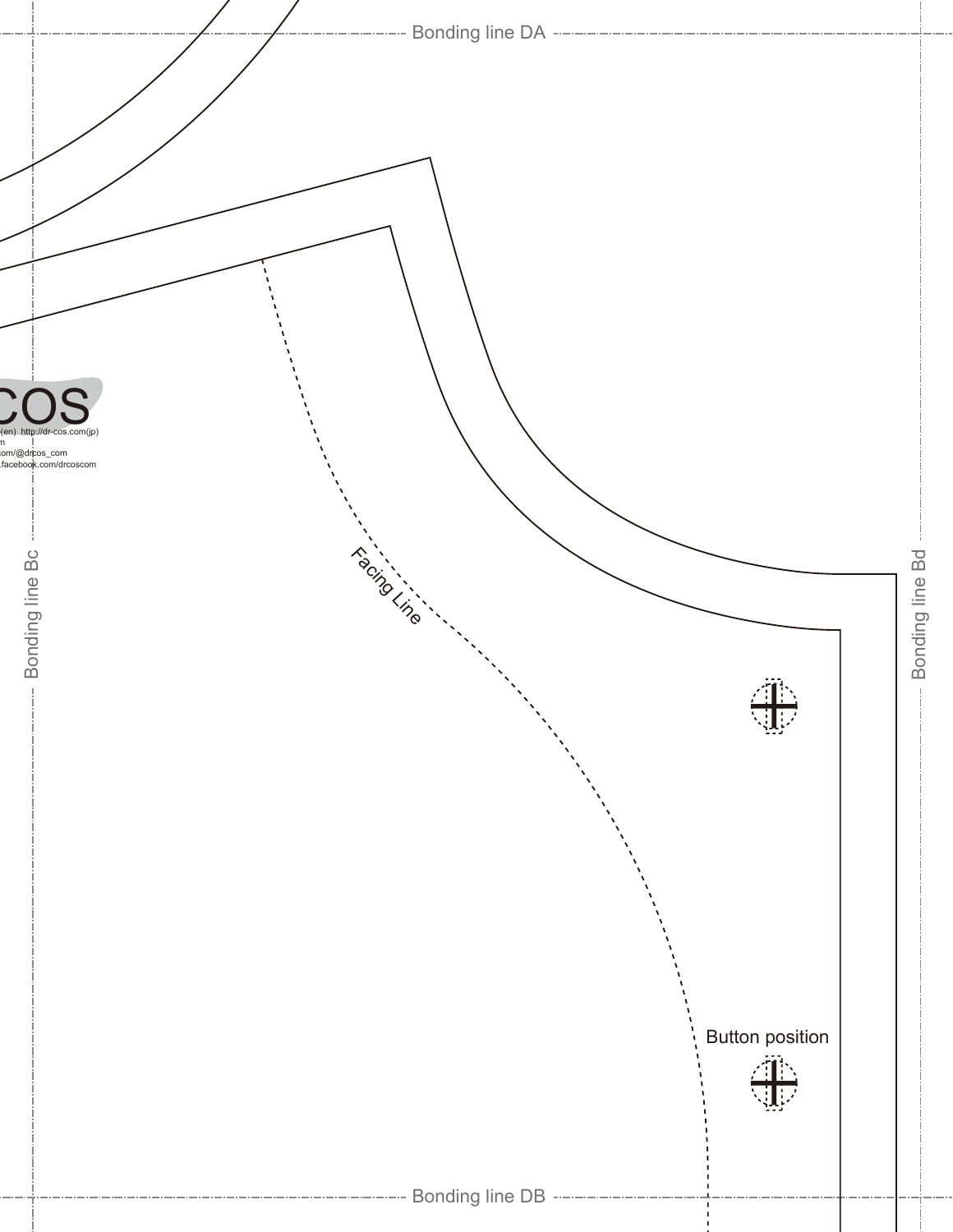